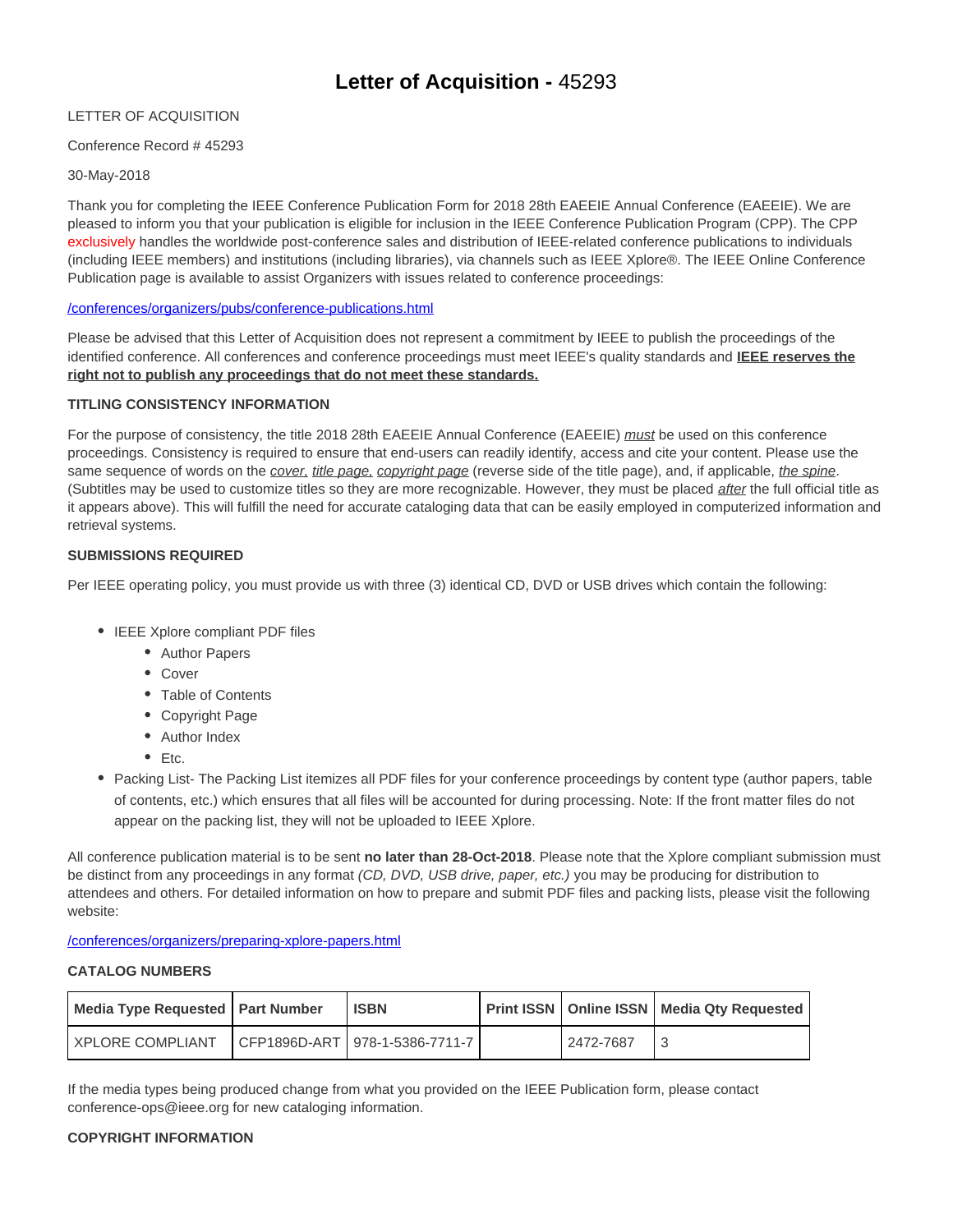IEEE policy requires that prior to publication all authors or their employers must transfer to the IEEE in writing any copyright they hold for their individual papers. Please visit the following URL to learn more about securing copyright transfer, and to register your interest in using the electronic IEEE Copyright Form for your conference. /publications/rights/copyright-main.html

In order to avoid the loss of copyright by IEEE for your publication, the following copyright must appear either on the copyright page for print proceedings or on the first page viewed when the CD-ROM, DVD or USB drive is accessed.

Copyright and Reprint Permission: Abstracting is permitted with credit to the source. Libraries are permitted to photocopy beyond the limit of U.S. copyright law for private use of patrons those articles in this volume that carry a code at the bottom of the first page, provided the per-copy fee indicated in the code is paid through Copyright Clearance Center, 222 Rosewood Drive, Danvers, MA 01923. For reprint or republication permission, email to IEEE Copyrights Manager at pubs-permissions@ieee.org. All rights reserved. Copyright ©2018 by IEEE.

The appropriate copyright clearance code notice is to appear on the bottom of the first page of each paper according to the guidelines set forth in the Cataloging/Copyright Instructions for an IEEE Conference Proceeding. Detailed instructions can be found at:

/publications/rights/index.html

- For papers in which all authors are employed by the US government, the copyright notice is: **U.S. Government work not protected by U.S. copyright**
- For papers in which all authors are employed by a Crown government (UK, Canada, and Australia), the copyright notice is: **978-1-5386-7711-7/18/\$31.00 ©2018 Crown**
- For papers in which all authors are employed by the European Union, the copyright notice is: **978-1-5386-7711-7/18/\$31.00 ©2018 European Union**
- For all other papers the copyright notice is: **978-1-5386-7711-7/18/\$31.00 ©2018 IEEE**

## **INDEXING & ABSTRACTING**

The CPP assures wide distribution of conference proceedings by providing abstracting and indexing of all individual conference papers for inclusion in worldwide databases. The CPP makes every reasonable attempt to ensure that abstracts and index entries of content accepted into the program are included in databases provided by independent abstracting and indexing (A&I) services. Each A&I partner makes its own editorial decision on what content it will index. IEEE cannot guarantee entries are included in any particular database.

#### **SHIPPING INSTRUCTIONS**

Timely receipt is an important aspect of the post-conference discovery and distribution of your publication. Therefore, please take note of the following:

- All required submissions (see Section II above) are to be sent **no later than 28-Oct-2018**. (Please note that we do not release any copies for sale until after the conference has been held).
- Please send your 3 CDs, DVDs or USB drives to the address shown at the bottom of this letter.
- **COD's will not be accepted**.

## **ADDITIONAL RESOURCES**

IEEE PDF eXpress: A freely available online tool designed to assist conference organizers and authors in complying with the IEEE PDF requirements

/conferences/publishing/pdfexpress.html

- Policy and submission instructions for handling Non Presented Papers (No Show). /conferences/organizers/pubs/conference-publications.html
- Manuscript Templates for Conference Proceedings: /conferences/publishing/templates.html

Selecting the "Accept" button below signifies agreement with the terms and conditions stated above. Please be informed that until these terms are accepted, your conference is not formally included in the Conference Publication Program (CPP) and, therefore, will not be processed for posting to IEEE Xplore. Should you have any questions or comments, please contact IEEE Conference Operations at conference-ops@ieee.org.